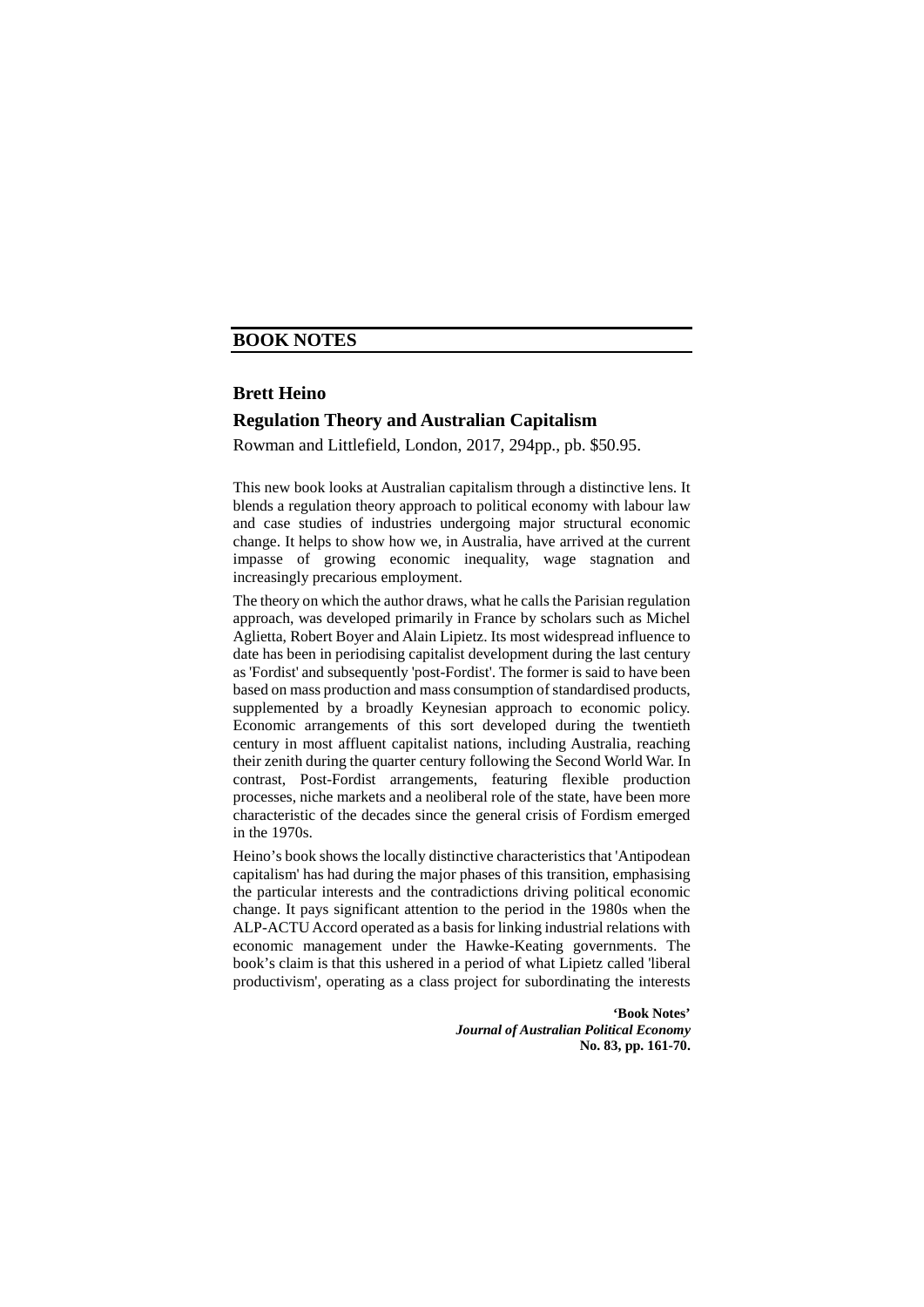of labour to capital. Changes to industrial relations and labour law loom large throughout these processes.

The book's approach to the topic is both academic and politically engaged. Its construction shows the hallmarks of its origin as a PhD thesis, but it has ongoing relevance to strategic questions facing the labour movement. Analytically, it contributes to how we understand labour law in relation to Australian capitalism. Politically, it contributes to consideration of how labour can respond to the challenges of precarious jobs and growing inequality that increasingly bedevil the Australian economy and society.

### **Peter Gibilisco**

# **Six and a Half Years on a Dunghill: Life in Specialist Disability Accommodation**

CCB Publishing, British Columbia, 2019, 226pp., pb. \$24.95.

At a time when public policy for people with disabilities is much in the news, this is a timely book. It is a real insider's view of what it is like to be dependent on policies that determine the accommodation and services provided to people with disabilities. The author has a particularly severe disability - Friedreich's Ataxia - that began its debilitating effects during his teenage years. The disease has progressively limited his capacity for physical movement and destroyed his speech. He is now also suffering severe loss of vision. Yet his disability did not prevent him from completing two degrees at Monash University, followed by a PhD at the University of Melbourne that was awarded when he was 43. During his doctoral studies, although consigned to a wheelchair, he travelled interstate, interviewing prominent Australian social scientists such as Hugh Stretton, whose political economic views strongly influenced his thinking about social justice and public policy issues. He adapted his thesis for a book called *The Politics of Disability,* published in 2014.

Peter's new book takes its title from the years he has spent living in shared supported accommodation in Melbourne. It details problems such as the high turnover of carers, a process that requires each new worker to be taught by the people in their care about their individual needs. This is tough on everyone concerned, not least the people with disabilities themselves. Peter writes positively about the principle of choice that are embedded in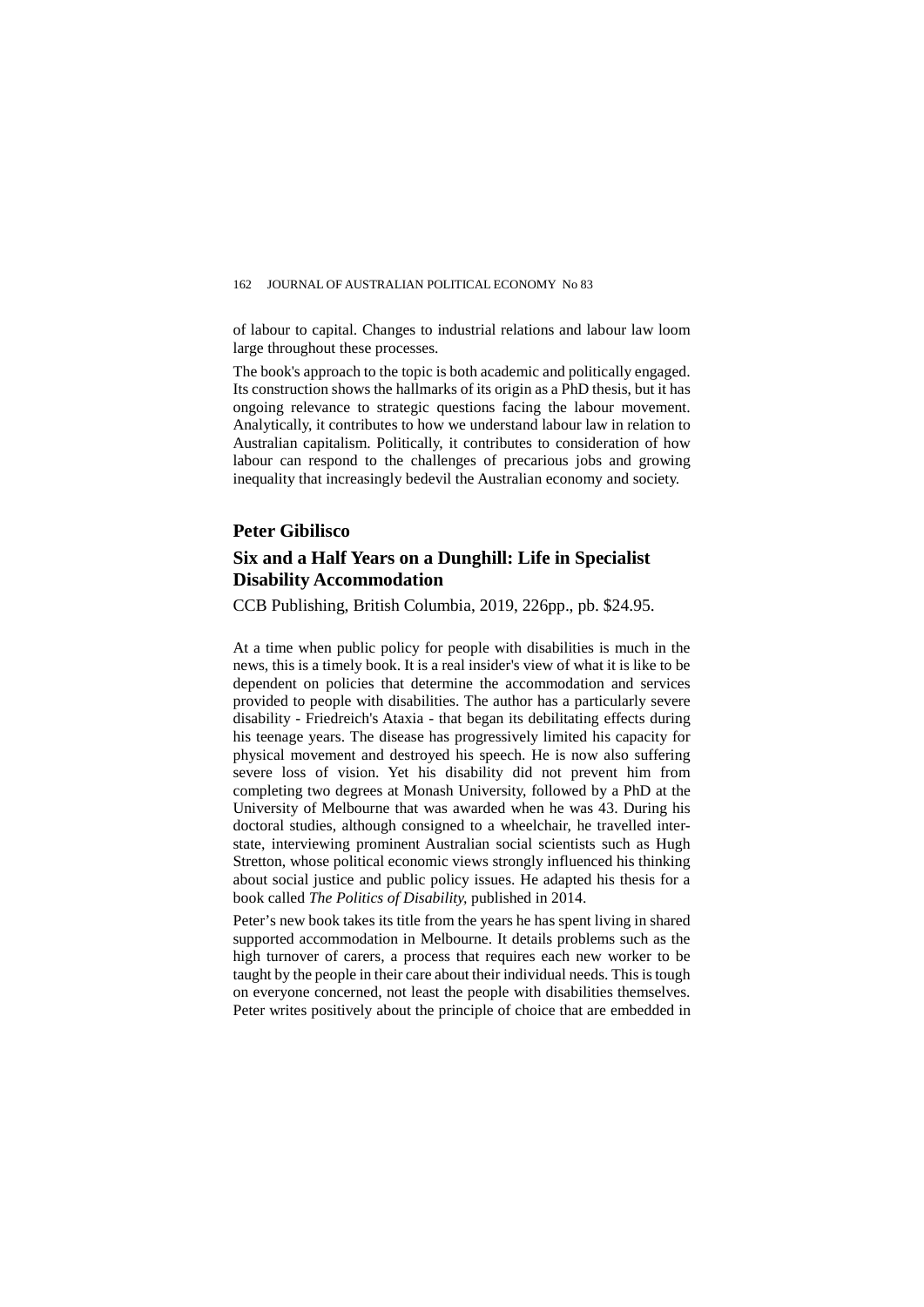the new NDIS policy, but he also points to the limitations of the 'medical model' of disabilities that has for a long time being the dominant frame for provision of disability services. He also presents, especially in chapter 5, a strong critique of the influence of neoliberalism in public policies and it impact on people with disabilities. He weaves in ethical political economic reasoning. For example, he draws attention to the crude misinterpretations of Adam Smith's views that produce the alleged case for basing society solely on self-interest. The nexus between poverty and disability gets similarly strong emphasis. The result is a powerful blend of analysis and 'down to earth' personal experience.

Bruce Wearne, a former academic who has been supportive and helpful to Peter over many years, says in the book's preface that it should be read as the author's 'pushing back' against his debilitating condition and seeking 'to keep his own responsibility as an advocate for social justice on his and our horizon'. Indeed, the very existence of the book is a tribute to the author. More than that, it is a courageous and commendable contribution to broader thinking about public policy in this difficult area, blending progressive social policy concerns with an insider's view of how even quite well-intentioned policies can fail if they are insensitive to personal needs.

This is not standard political economy but, of course, that is just the point. Applying a universal standard, even one nominally centred on freedom of individual choice, can be catastrophic where people have inescapably different abilities and disabilities. NDIS policy-makers and all careproviders, please note.

### **Jeffery David Wilson**

# **International Resource Politics in the Asia Pacific: the Political Economy of Conflict and Cooperation**

Edward Elgar, Cheltenham, 2017, 288pp., hardback, \$145.

The importance of control over resources is widely recognised among analysts of modern international politics. There is continuing public discussion of how countries can most effectively exploit their fortuitous resource endowments or, conversely, how they may attain resource security despite having inadequate domestic supplies of energy resources, land and minerals. The 'global resources boom' from 2004 to 2013 brought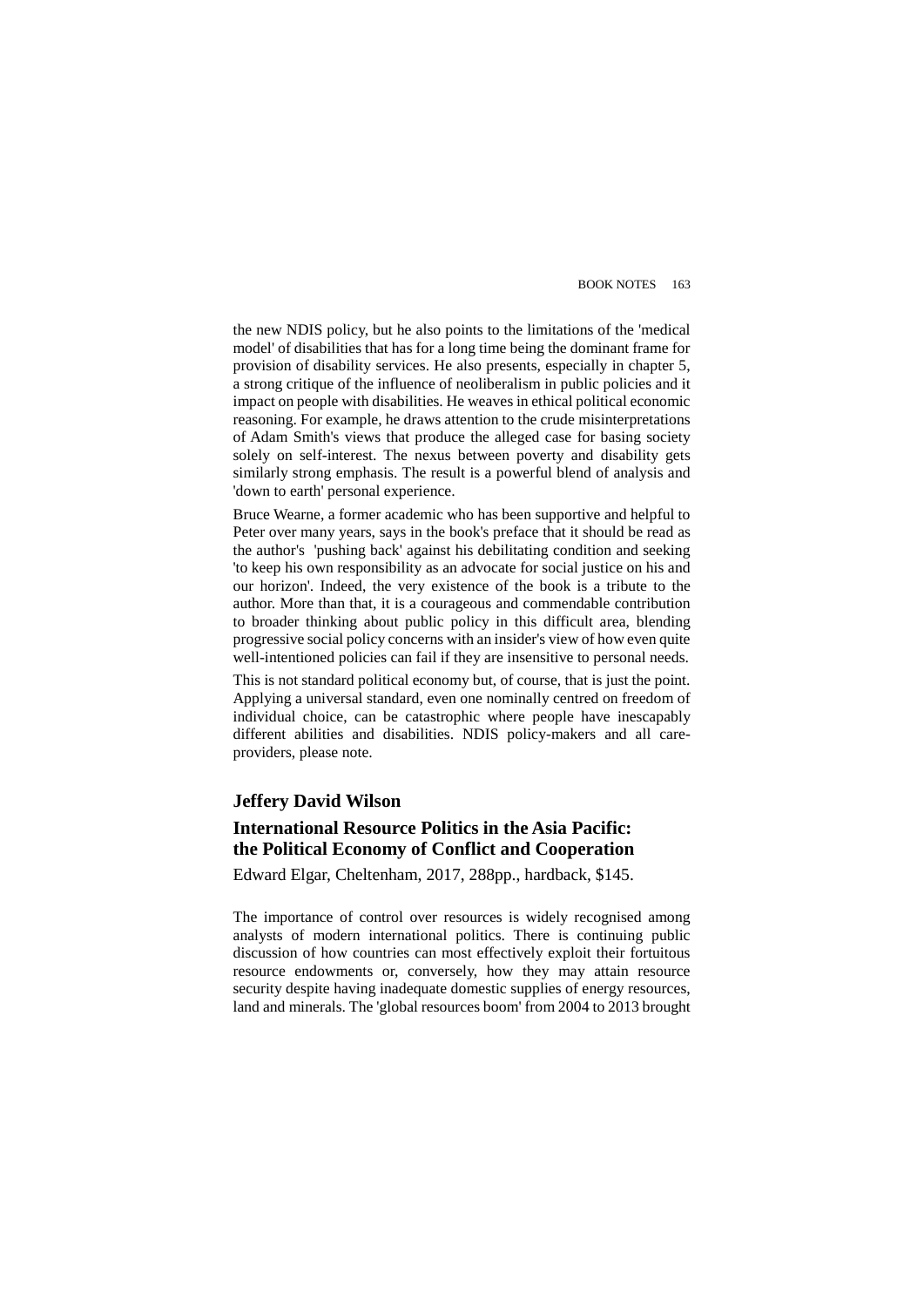these matters into sharp focus. For a nation like Australia that is heavily dependent on its extractive industries, the issues have particular relevance.

As the author notes in the book's introduction, conventional international relations scholarship represents international resource politics as 'an interstate game played over ownership, control and access'. His approach sets out to be different and distinctive by theorising the issues in terms of 'securitisation'. This leads a political economic view of resources, not just as assets and liabilities that affect states' foreign policy agendas, but as elements in a 'subjective and contingent process arising from the representation of resource issues as an existential threat'. Hence, the need to give particular attention to natural resources because they have deeper significance than other assets and liabilities traded in markets.

The use of the term 'securitisation' here is not to be confused with its more general use in political economy to refer to how economic entitlements to revenues generated by physical assets are re-packaged as financial securities. This latter meaning, following Hyman Minski's pioneering work on securitisation, gained much traction during debates around the causes of the GFC a decade ago. Wilson's approach to securitisation has more in common with the popular usage of the term 'resource security'. Indeed, this is a concern that has loomed particularly large in the Asia-Pacific region. Its political expressions have included nationalist responses to the sale or leasing of Australian land to China-based economic interests. However, it is the role of governments and the strategic political economic elements embedded in foreign policy that are more in the spotlight throughout Wilson's book.

Its analysis of governmental approaches to resource security distinguishes between 'consumer politics', using the concept of 'resource mercantilism', and 'producer politics', where resource nationalism is the dominant theme. These come together in 'regional politics', where 'soft-law cooperation' is said to be a characteristic feature. Three chapters carefully explore these key steps in the argument, followed by chapters on the details of the 'northeast Asian scramble for resources', the 'Australia-China iron ore war' and 'securitising rare earth minerals'.

Overall, the book seeks to probe beyond the veneer of inter-governmental cooperation to reveal the pervasive character of resource conflicts. It offers insight for people interested in understanding how international relations are shaped by the political economy of natural resources. Ultimately, of course, national and regional conflicts over natural resource issues are not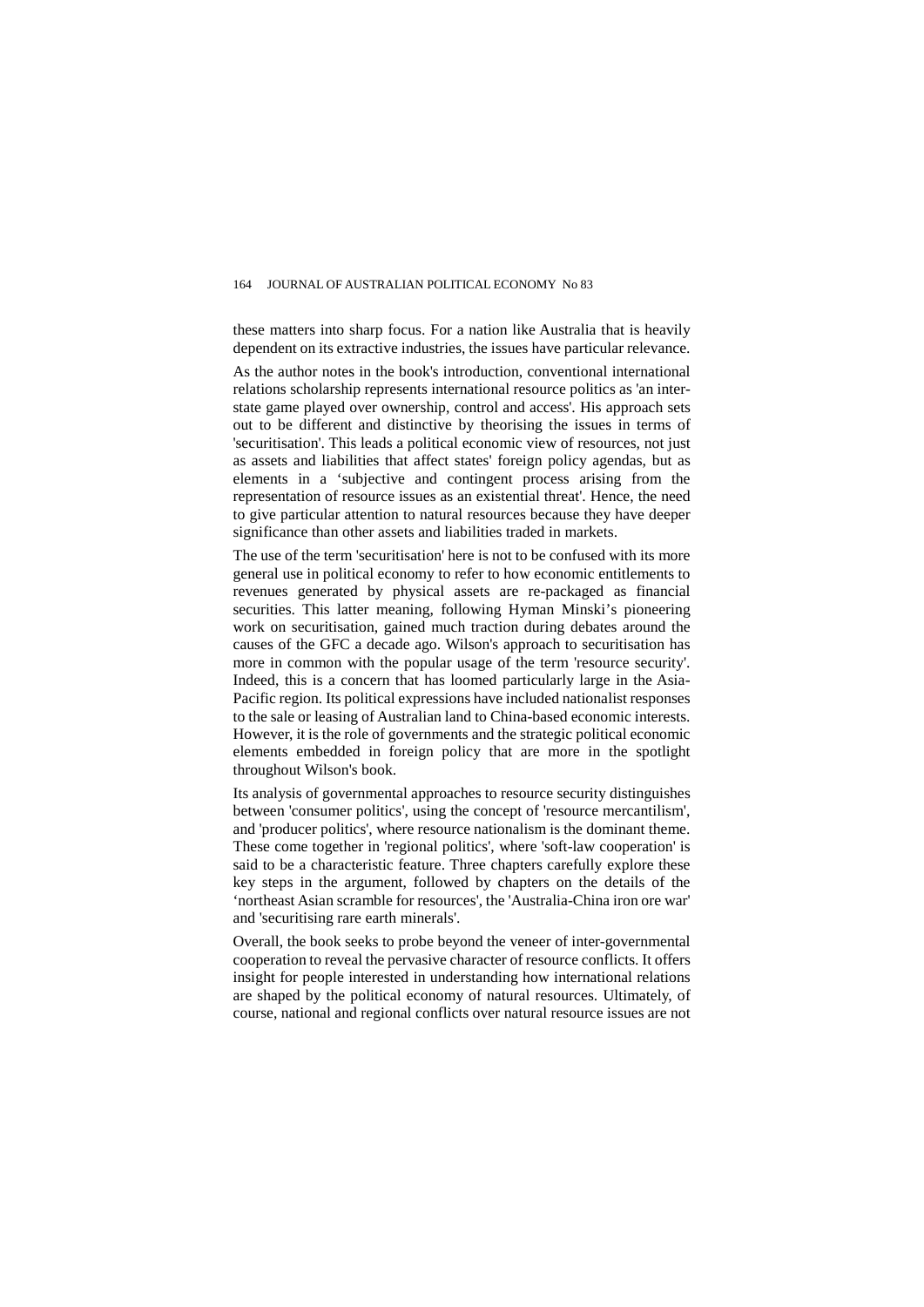the only game that matters. Looked at from an ecological perspective, the orientation to nation-based conflicts diverts energies from the global cooperation that is more necessary if we are all to have a sustainable future. The bigger, existential threat - the tension between current forms of economic growth and the planet's finite stock of natural resources – requires the subordination of interstate-conflict to global cooperation. Therein lies an even bigger challenge.

# **Christopher Wright and Daniel Nyberg Climate Change, Capitalism, and Corporations: Processes of Creative Self-Destruction**

Cambridge University Press, Cambridge, 2015, 270pp, pb. \$41.90.

The concern with climate change, its causes, consequences and remedial policies, is central to modern political economic discourse. Indeed, there is already an enormous literature on the topic. What distinguishes this particular contribution is that it looks inside capitalist corporations to see how they are responding. Its authors do not simply assert *a priori* an inherent conflict between short-run profit-maximising business behaviour and the socially responsible behaviour that would be necessary to make the economy and society sustainable in the long run. Rather, they seek to find out what is actually going on inside the corporations.

Are corporations making a genuine effort to adapt to the changing economic and environmental situation? Are the firms' efforts to publicly represent themselves as good corporate citizens mere 'greenwash'? Or is there something in between? And what shapes the economic and environmental outcomes in practice? Does concern with the so-called 'triple bottom line' - involving reportage on social and environmental issues as well as financial outcomes - really make a difference, leading to long-run change in corporate behaviour? The authors of this book have carried out extensive research, including in-depth interviews with managers in large corporations, to find the answers.

The interviewees included people working in departments set up for the explicit purpose of making corporations' behaviour more ecologically sustainable. The results of these interviews are particularly revealing, as one of the later chapters in the book shows. We read about the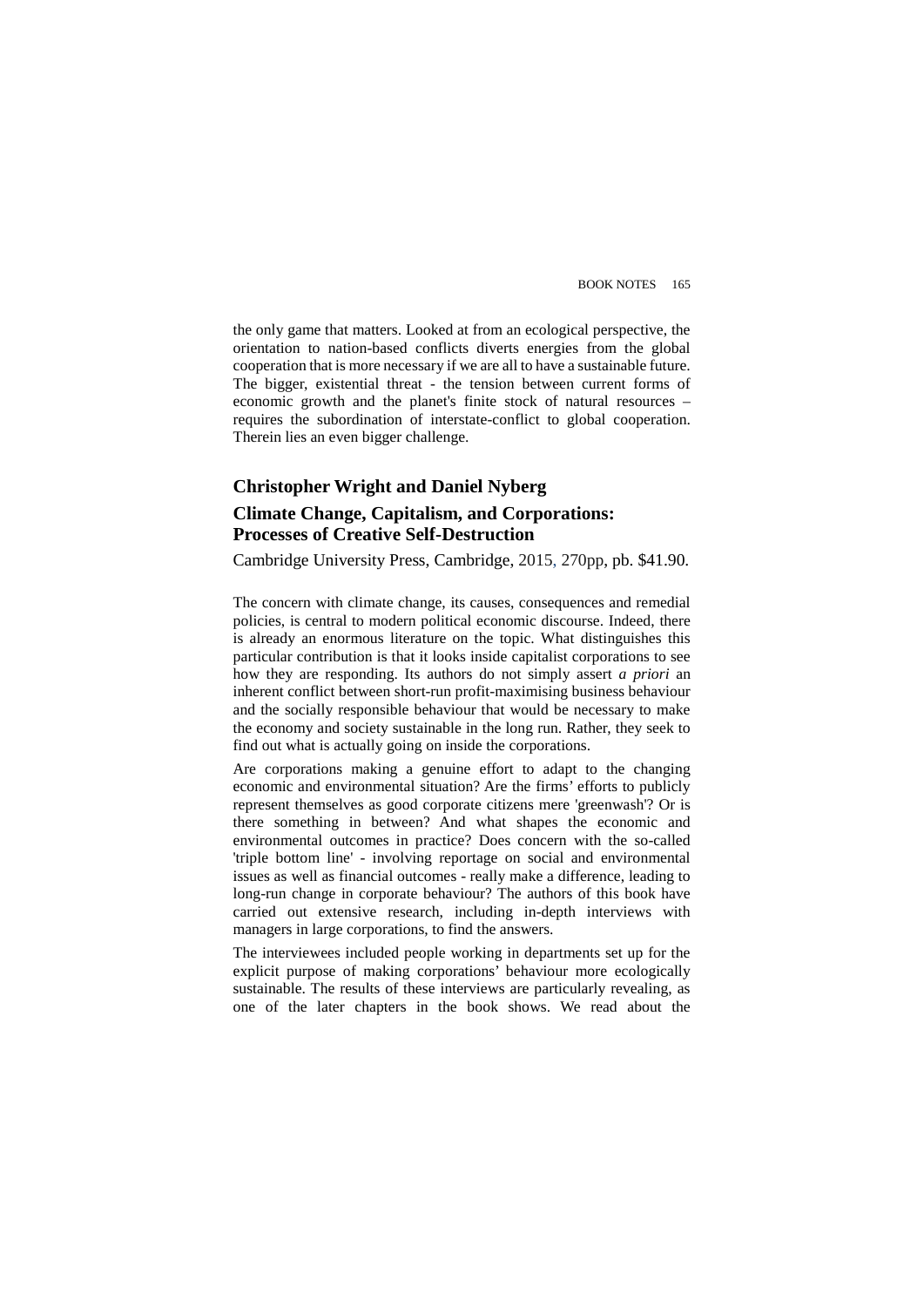contradictions and deep dilemmas of these often well-intentioned people as they come to realise the impediments - and sometimes the sheer impossibility - of effecting significant change within the institutions that employ them.

As Clive Hamilton emphasises in a powerful introduction to the book, 'creative self-destruction' is a dominant feature of modern corporate capitalism. Of course, we all have a common interest in ensuring a sustainable future - capitalist businesspeople just as much as anyone else but the dominant institutional and market imperatives impede fundamental change to 'business as usual'. This is not good news, but it is better to know the reality of corporate behaviours rather than to base judgement on ideological positions or wishful-thinking. Wright and Nyberg's careful research and engagingly written book is a landmark contribution to this crucially important topic.

## **Elizabeth Humphrys**

## **How Labour Built Neoliberalism: Labour's Accord, the Labour Movement and the Neoliberal Project**

Haymarket Books, Chicago, 2019, 268pp., paperback, \$40.

The political economy of the Accord was always controversial. Its origins were in negotiations between the ACTU and the ALP prior to the latter's success in the Federal election of 1983. It always had its critics on the political right who worried that this greater cohesion between the industrial and parliamentary wings of the labour movement would challenge the dominance of capital. There were always critics on the political left too, arguing that the top-down characteristics of the Accord would, and did, run counter to the interests of workers. Was the agreement one of 'classsolidarity', creating the potential for workers as a whole to achieve better living standards, even if that meant reining in the power of workers in stronger unions? Or was it a class sell-out - a social con-trick rather than a social contract - that imposed an extra form of discipline on unions that only a Labor government could get away with? In practice, the economic experience was mixed, with businesses benefiting from their engagement in processes of planning industrial change and the boost to profits resulting from resurgent economic growth, while workers got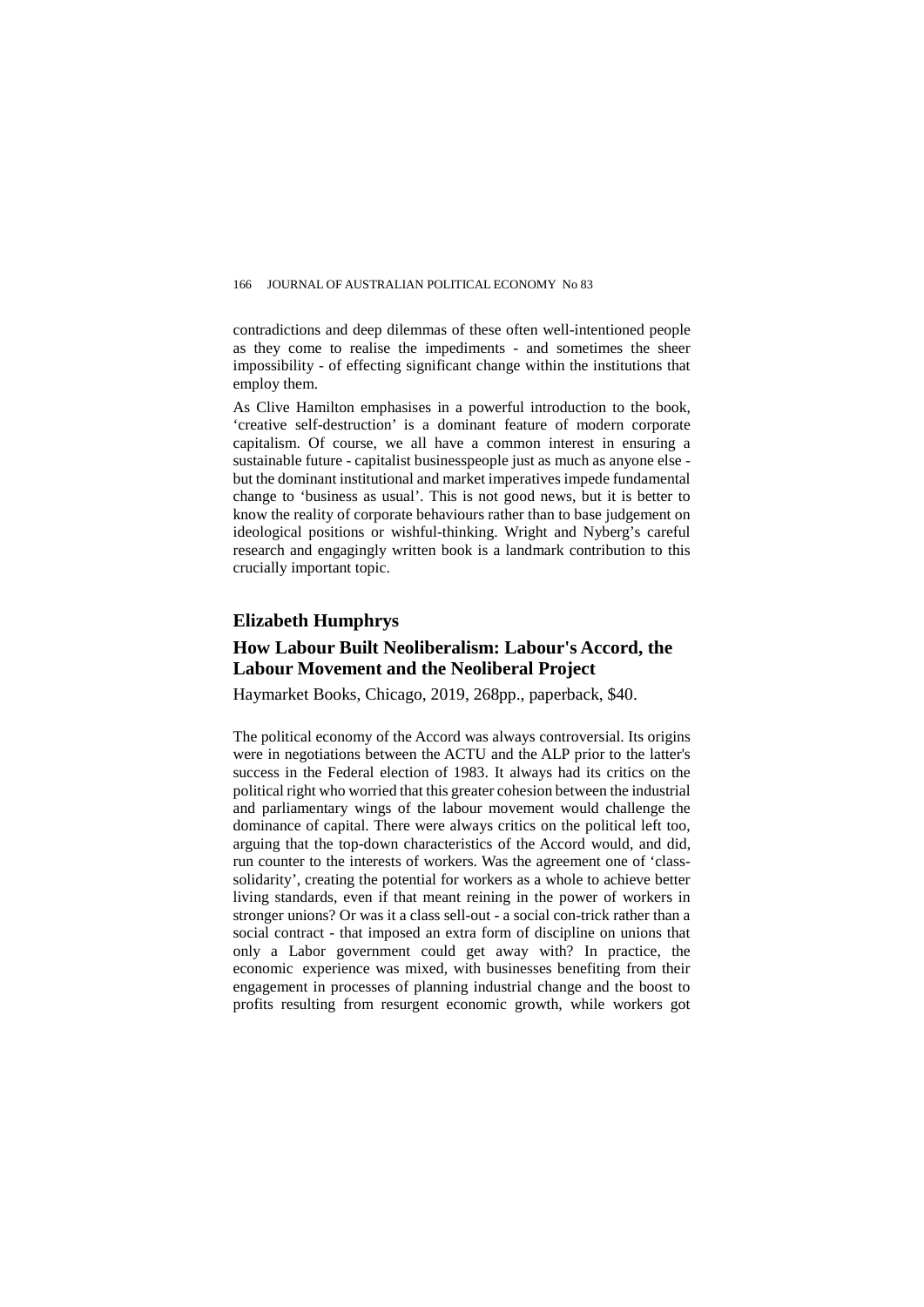increases in the 'social wage' even if some had diminished ability to bargain directly for higher money wages.

Over time, debates about the Accord mellowed. The agreement itself went through successive phases of renegotiation and, by the time Keating replaced Hawke as PM, it had significantly less traction as a driver of economic policy. In those latter years, it was most memorable for spawning, for better or worse, compulsory workers' superannuation and enterprise bargaining. Then, during the Howard government years, the unions had to face a more openly hostile government, putting them into a more familiar, defensive role. The enthusiasm - and perhaps the capacity within the labour movement for a repeat run dwindled. A comprehensive attempt at incomes policy has never re-emerged.

This new book by Australian political economist Elizabeth Humphrys is set to revive the debates about the Accord and give them a new twist. Indeed, it is already doing so. Its distinctive thesis is that neoliberalism was nurtured by the labour movement within the processes and policies of the Accord. It is a thesis that directly challenges the conventional view that neoliberalism originated in Chile under General Pinochet, in Britain under Margaret Thatcher and in the USA under Ronald Reagan, and was then 'exported' and adapted to other countries such as Australia and New Zealand (where its implementation as 'Rogernomics' was notoriously vigorous). The front cover of the book, featuring a photograph of Thatcher and Hawke shaking hands, seems to echo that conventional view. The book's contents, however, develop more subtle and sophisticated evidence and argument. Humphrys does not just point to the policies of financial deregulation, privatisation and fiscal restraint implemented by the Hawke-Keating governments in tandem with the Accord's incomes policies. Rather, she presents a more comprehensive and thoroughly researched analysis of the processes by which the labour movement became complicit in nurturing the neoliberal project.

Originating as a PhD thesis, the book has a clear analytical structure. There are chapters introducing the Accord; theorising the state-civil society relationship; exploring the concepts and practices of corporatism and neoliberalism; then turning to look at the evolution of the Accord through its various stages and its relationship to other aspects of policy carried out during the long period of Labor government. Perhaps the most crucial chapter is the one called 'How Labour Made Neoliberalism', arguing that the shift 'from worker agency to state agency', combined with the role of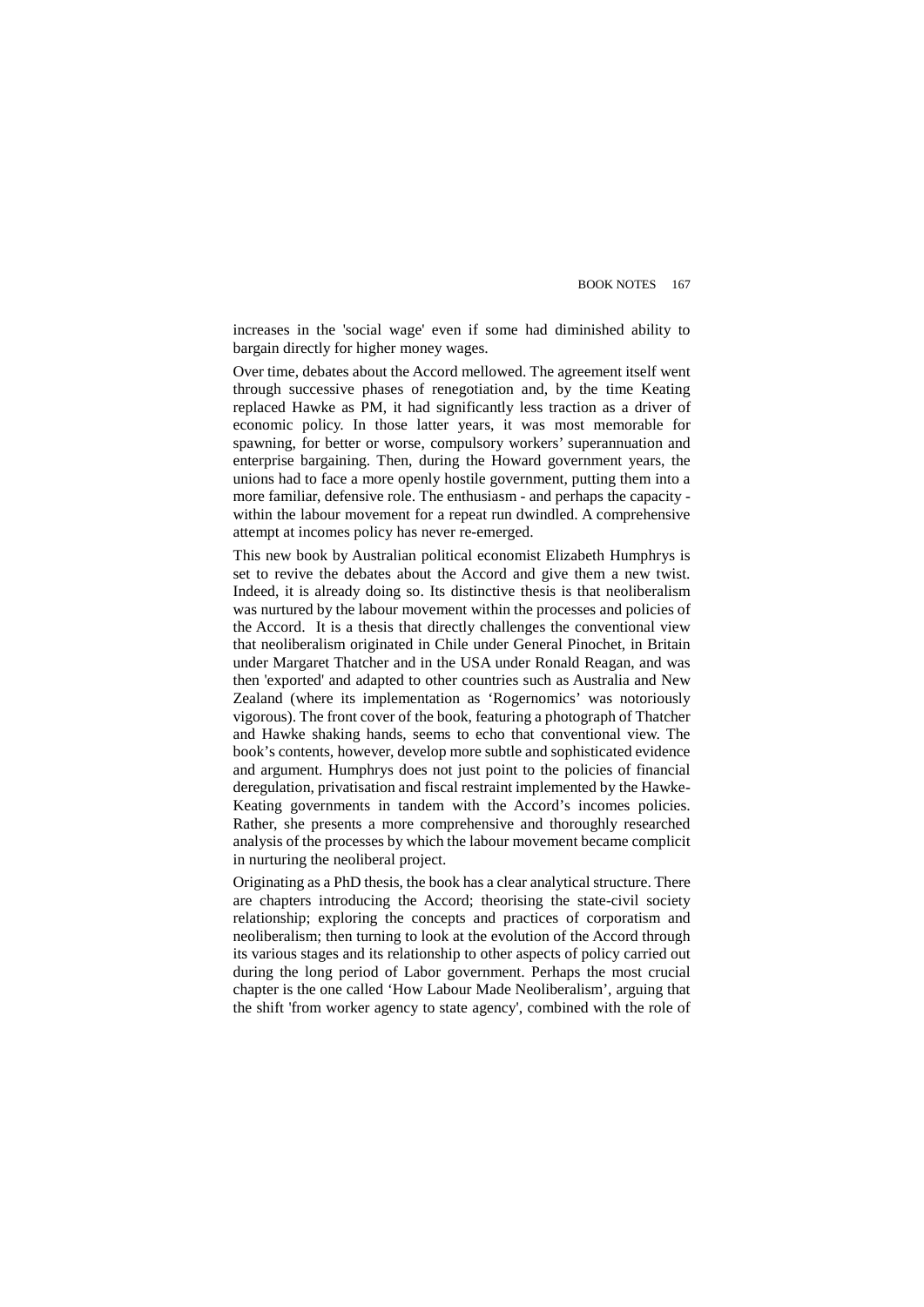the Accord in 'managing dissent and disorganising labour', effectively undermined the union movement's long-term capacities for struggle. Before concluding with a chapter on 'Neoliberalism at Dusk', the book also includes a chapter on other countries where the author argues that the organisations of the labour movement also helped to nurture neoliberalism.

Bob Hawke's recent passing triggered numerous personal tributes from across the political spectrum, almost all emphasising his government's role in modernising the Australian economy during the years of the Accord. The class-oriented analysis developed by Humphrys presents a quite different perspective. For readers old enough to have lived through this period in Australian political economic history, the book's judgements about what happened - and why - will revive and provoke controversy. For younger readers who want to understand more about the period and its legacy, it should stimulate interest in what types of incomes policy and industrial relations reforms are possible and desirable.

### **Damien Cahill and Philip Toner**

## **Wrong Way: How Privatisation and Economic Reform Backfired**

La Trobe University Press and Black Inc. Books, Carlton, 2018, 336pp., paperback, \$35.

What is economic reform anyway? Does it imply change for the better? The editors and contributors to this book take the view that the so-called economic reforms carried out in Australia during recent decades have generally had harmful effects. The targets of the critique are variously identified as radical marketisation, privatisation of public enterprises, deregulation, the development of a contract state and the macroeconomic policies that have provided opportunities for corporate capital to profit and grow at the expense of a broader public interest.

There are 19 chapters, most of which are case studies of particular industries or sectors where the impacts of neoliberal policy have been particularly pronounced. These case studies include early childhood education and care; private health insurance; vocational education and training; privatisation of prisons; and aged care provision. Other chapters deal with employment services, electricity reform, labour market policy,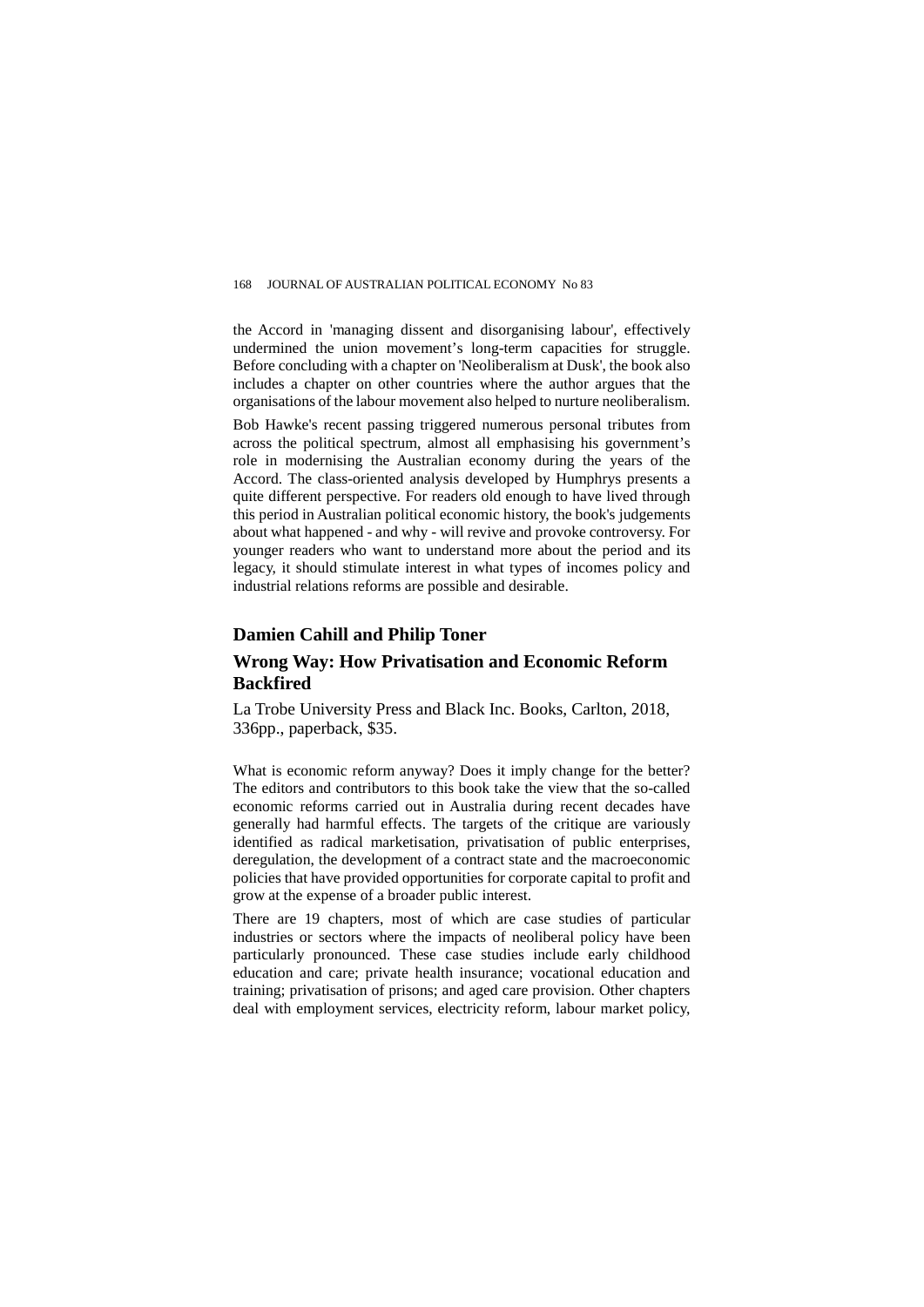financial deregulation, housing and universities. There are also good analyses of the loss of public sector engineering competence, the NBN fiasco, monetary policy, unemployment, productivity, free trade agreements and foreign investment. Indeed, all the chapters are informative and engaging. Together, they comprise a devastating critique of what the Australian people have been asked to accept as policy imperatives for which there is no alternative. The book shows that the impact has been to deplete the public sector, impair the quality of socially necessary services and make the distributions of income and wealth increasingly unequal.

Has the process run out of steam? Some critics wryly observe that there are now not many public assets left to privatise. Yet, the process of driving markets into all aspects of social life continues apace, requiring households to shoulder increasing economic risks while facing sometimes totally perplexing choices (such as those between different providers of energy and telecommunications services). Meanwhile, jobs become more insecure, incomes become more unequal, and the environment goes to hell in a hand-basket.

With the Coalition government recently re-elected for another three year term, we can expect more of the same, so some strategic thinking about what an alternative would look like is timely. Hopefully, this book will nudge that process along, stimulating creative thinking about a better way forward. It is not that neoliberal reforms have 'failed': on the contrary, they have generally served corporate interests well. But for those of us who seek greater ecological sustainability, economic security and social equality, finding a new way to replace the 'wrong way' is imperative.

### **Bruce Pietrykowski**

### **Work**

Polity Press, Cambridge, 2019, 180pp., paperback, \$31.95.

This brand new book is the first to appear in Polity's 'What is Political Economy' series. Although short, it is a significant contribution and bodes well for further contributions. Starting the book series with a focus on the political economy of work is thoroughly appropriate, of course, because work is fundamental to value-creation. It is also the source, especially under capitalism, of class conflict, economic inequality and numerous